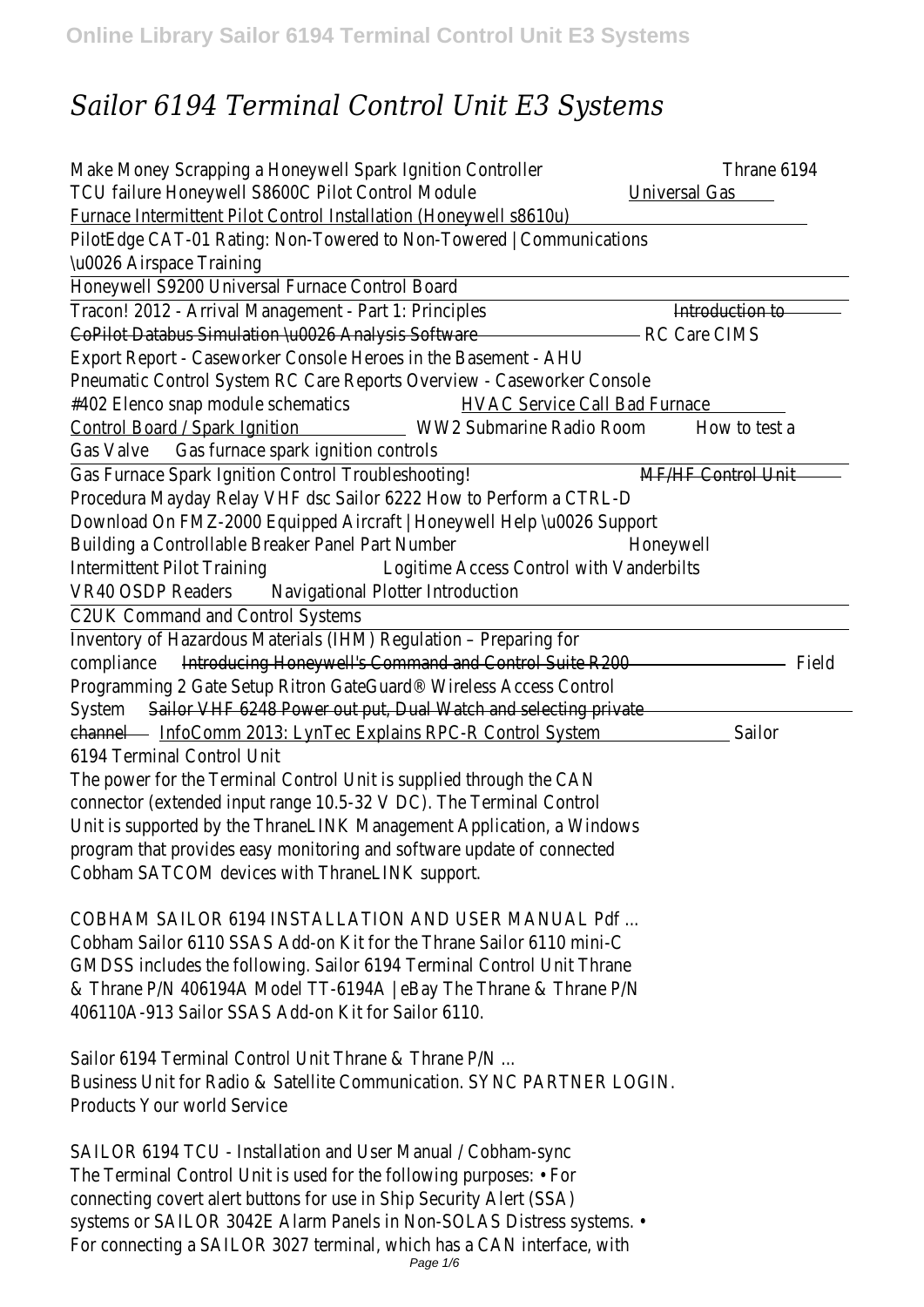other equipment that has Ethernet or RS-232 interface.

SAILOR 6194 Terminal Control Unit - 4250107.ru COBHAM SAILOR 6194A TERMINAL CONTROL UNIT The SAILOR 6194A TCU key part of the mini-C revolution since it is an active box with a small microprocessor that can handle NMEA, CAN and LAN. It also enables GLONASS positioning for use with Russian flagged vessels (pending GLONASS module installed in TCU).

Sailor 6194 Terminal Control Unit Thrane & Thrane P/N ... SAILOR 6194A Terminal Control Unit is used for the following purposes: For connecting covert alert buttons for use in Ship Security Alert (SSA) systems, or SAILOR 6108 Non-SOLAS Alarm Panels or SAILOR 3042 Alarm Panels in Non-SOLAS Distress systems.

Thrane SAILOR 6194 Terminal Control Unit (TCU) COMPASS SAFE DISTANCE 20 cm Failure to comply with the rules above will void the warranty! iv About the manual 2 Intended readers This manual is primarily an installation manual for the Thrane 6194 Terminal Control Unit. The manual is intended for installers of the system and service personnel.

98-131593-A SAILOR 6194 TCU Installation and User Manual sailor-6194-terminal-control-unit-e3-systems 1/1 Downloaded from datacenterdynamics.com.br on October 26, 2020 by guest Kindle File Format Sailor 6194 Terminal Control Unit E3 Systems When somebody should go to the ebook stores, search opening by shop, shelf by shelf, it is in fact problematic. This is why we present the books compilations in this website. It will totally ease you to see guide ...

Sailor 6194 Terminal Control Unit E3 Systems ...

Bookmark File PDF Sailor 6194 Terminal Control Unit E3 Systems Sailor 6194 Terminal Control Unit E3 Systems As recognized, adventure as well as experience just about lesson, amusement, as with ease as covenant can be gotten by just checking out a book sailor 6194 terminal control unit e3 systems afterward it is not directly done, you could agree to even more as regards this life, in the region ...

# Sailor 6194 Terminal Control Unit E3 Systems

- SAILOR 6194 Terminal Control Unit - 30M NMEA2K Mini Device Cable - Mini/Micro NMEA2K Tee - 6m NMEA2K Power Cable - SSAS button kit - User/installation guide. SUB-COMPONENTS. Name Min. qty Qty required; SAILOR N163S Power Supply #80119410 2 1 Product information. SAILO 6120 mini-C SSA System. Specifications; Commercial documents; Technical documents; Software; Related spare parts ...

# SAILOR 6120 mini-C SSA System / Cobham-sync

The Thrane 6194 Terminal Control Unit (TCU), is the key connection point to the system and brings new func- tionality to ease operation.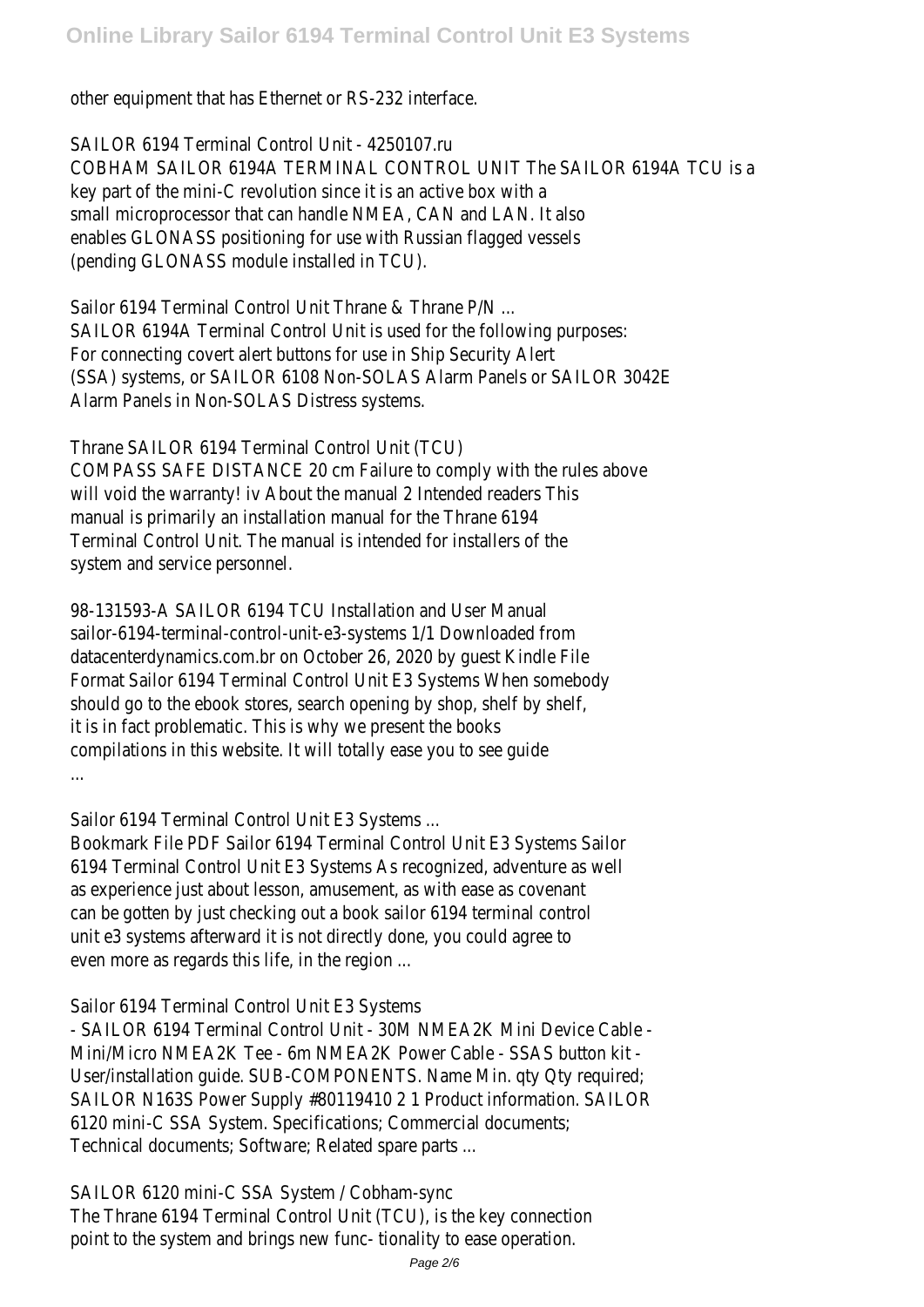# SAILOR 6120 mInI-c SSAS - Cobham SATCOM

Sailor 6194 Terminal Control Unit E3 Systems subject. Millions of people utilize SlideShare for research, sharing ideas, and learning about new technologies. SlideShare supports documents and PDF files, and all these are available for free download (after free registration). Sailor 6194 Terminal Control Unit SAILOR 6194A Page 4/22

# Sailor 6194 Terminal Control Unit E3 Systems

Control Unit; SAILOR 6194; Cobham SAILOR 6194 Manuals Manuals and U Guides for COBHAM SAILOR 6194. We have 1 COBHAM SAILOR 6194 man available for free PDF download: Installation And User Manual . Cobham SAILOR 6194 Installation And User Manual (100 pages) Terminal Control Unit Brand: Cobham | Category: Control Unit | Size: 1.91 MB Table of contents. Table Of Contents 9. Chapter 1 ...

# Cobham SAILOR 6194 Manuals

SAILOR 3027 SSA terminal; SAILOR 6194 terminal control unit; SSAS button kit; Airtime options . Postpaid options: Technical Details . Physical Dimensions: 14.5cm x Ø17.1cm Weight: 1.1kg Below Deck Unit Dimensions: 23.9cm x 17.2cm x 5.4cm Below Deck Unit Weight: 0.8kg External Antenna: no. Power Input Voltage: 10.5 - 32V. Product Interfaces CAN LAN / RJ45 RS-232. Service Data: no SMS: no Email ...

# SAILOR 6120: mini-C SSAS | AST Group (UK)

SAILOR®6194 Terminal Control Unit (TCU) - optional The TCU is used in conjunction with the SSAS option as a connection point, but its functionality can be expanded at a later stage. It meets maritime standards, with

# SAILOR 6110 mini-C GMDSS Product Sheet

When used with a THRANE 6194 Terminal Control Unit, the SAILOR 6140 can be connected to a computer using either the LAN interface or the RS-232 interface, and to other equipment using the I/O interface of the THRANE 6194. SAILOR 3027 Maritime Terminal Optional THRANE 619 Chapter 1: Introduction SAILOR 6120/30/40/50 system overview 5 111

SAILOR 6120/30/40/50 System - The AST Group

The SAILOR 6130 mini-C LRIT features a new, optional Thrane 6194 Terminal Control Unit (TCU), which brings new functionalities to support day to day oper- ation whilst ensuring compliance.

# sailor 6130 mini-C IriT - Cobham

So therefore you can be sure you are meeting the IMO requirements with the Sailor 6130 Mini-C LRIT also the system can utilise the optional Thrane 6194 Terminal Control Unit (TCU) enabling operators to easily determine the system's status such as power, Inmarsat log-in and GPS fix status.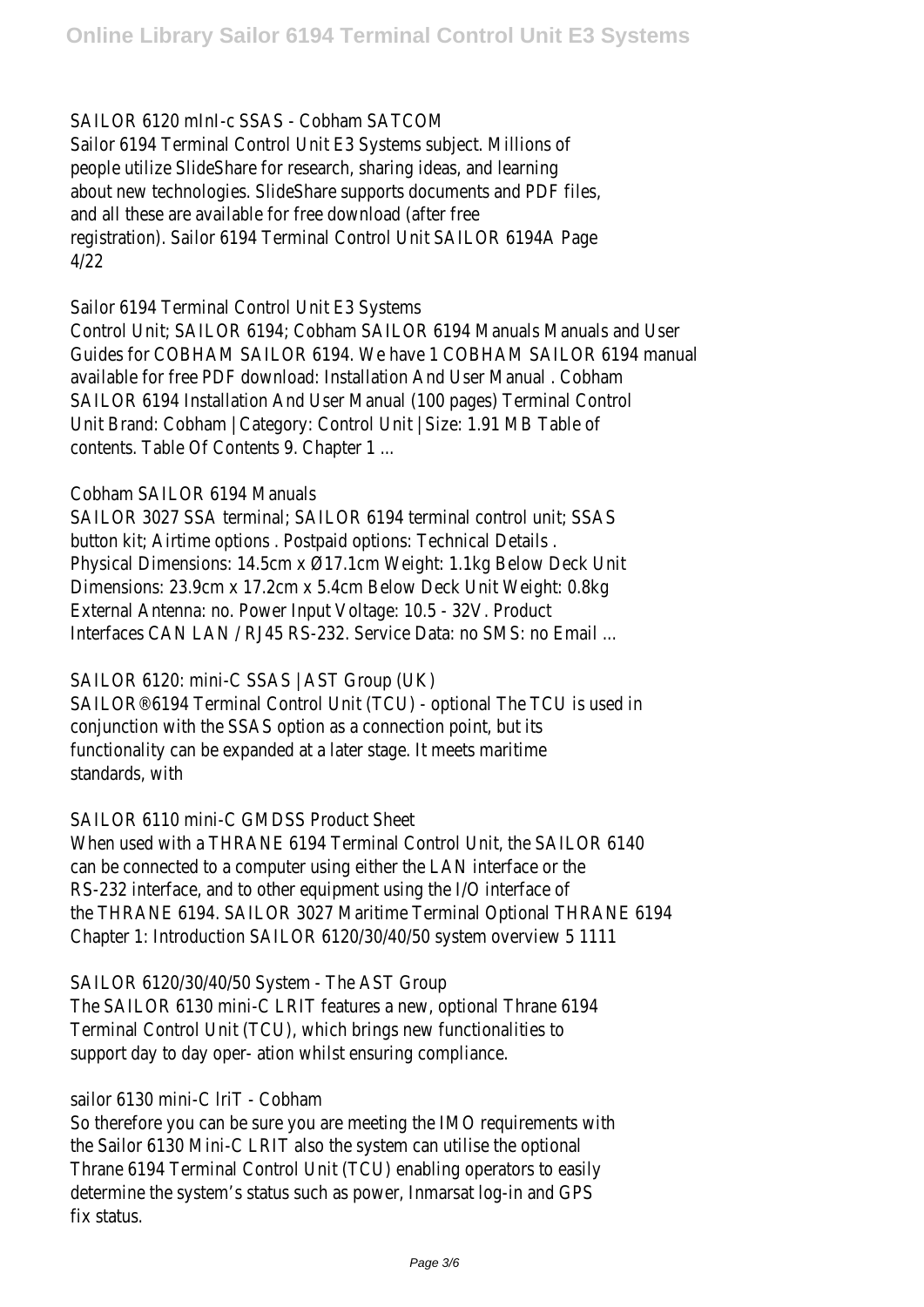Make Money Scrapping a Honeywell Spark Ignition Controller 6194 TCU failure Honeywell S8600C Pilot Control Modulversal Gas Furnace Intermittent Pilot Control Installation (Honeywell s8610u) PilotEdge CAT-01 Rating: Non-Towered to Non-Towered | Communication \u0026 Airspace Training

Honeywell S9200 Universal Furnace Control Board

Tracon! 2012 - Arrival Management - Part 1: Principle troduction to CoPilot Databus Simulation \u0026 Analysis Software CIMS Export Report - Caseworker Console Heroes in the Basement - AHU Pneumatic Control System RC Care Reports Overview - Caseworker Cons #402 Elenco snap module schemative Service Call Bad Furnace Control Board / Spark IgnitionWW2 Submarine Radio Room to test a Gas Valve Gas furnace spark ignition controls

Gas Furnace Spark Ignition Control Troubleshootin HF Control Unit Procedura Mayday Relay VHF dsc Sailor 6222 How to Perform a CTRL-D Download On FMZ-2000 Equipped Aircraft | Honeywell Help \u0026 Sup Building a Controllable Breaker Panel Part Numberoneywell Intermittent Pilot Training Logitime Access Control with Vanderbilts VR40 OSDP Readers vigational Plotter Introduction

C2UK Command and Control Systems

Inventory of Hazardous Materials (IHM) Regulation – Preparing for complianchet roducing Honeywell's Command and Control Suite R200 Programming 2 Gate Setup Ritron GateGuard® Wireless Access Control SystemSailor VHF 6248 Power out put, Dual Watch and selecting private channel InfoComm 2013: LynTec Explains RPC-R Control Sysitem 6194 Terminal Control Unit

The power for the Terminal Control Unit is supplied through the CAN connector (extended input range 10.5-32 V DC). The Terminal Control Unit is supported by the ThraneLINK Management Application, a Windows program that provides easy monitoring and software update of connected Cobham SATCOM devices with ThraneLINK support.

COBHAM SAILOR 6194 INSTALLATION AND USER MANUAL Pdf ... Cobham Sailor 6110 SSAS Add-on Kit for the Thrane Sailor 6110 mini-C GMDSS includes the following. Sailor 6194 Terminal Control Unit Thrane & Thrane P/N 406194A Model TT-6194A | eBay The Thrane & Thrane P/N 406110A-913 Sailor SSAS Add-on Kit for Sailor 6110.

Sailor 6194 Terminal Control Unit Thrane & Thrane P/N ... Business Unit for Radio & Satellite Communication. SYNC PARTNER LOGIN. Products Your world Service

SAILOR 6194 TCU - Installation and User Manual / Cobham-sync The Terminal Control Unit is used for the following purposes: • For connecting covert alert buttons for use in Ship Security Alert (SSA) systems or SAILOR 3042E Alarm Panels in Non-SOLAS Distress systems. • For connecting a SAILOR 3027 terminal, which has a CAN interface, with other equipment that has Ethernet or RS-232 interface.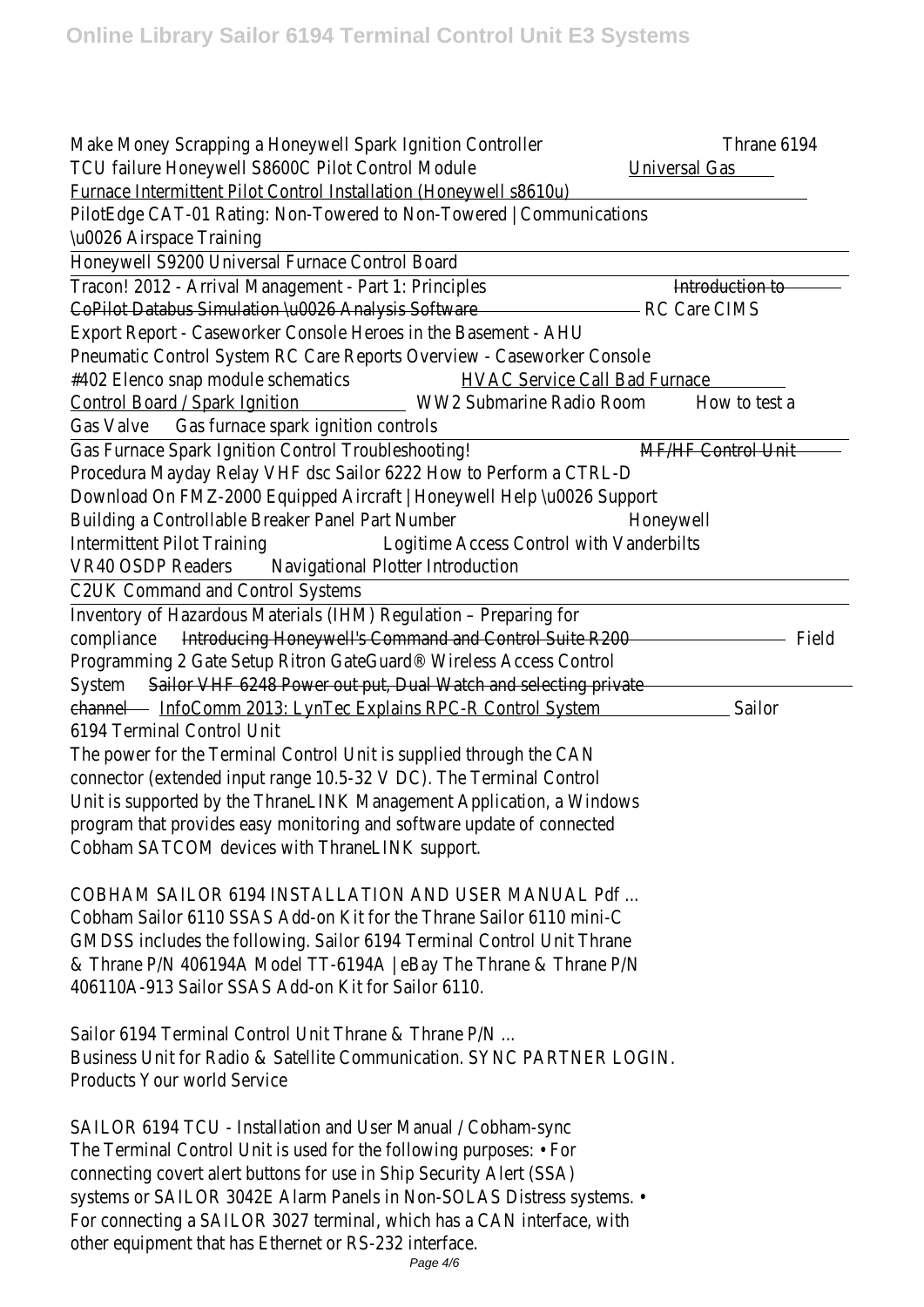SAILOR 6194 Terminal Control Unit - 4250107.ru COBHAM SAILOR 6194A TERMINAL CONTROL UNIT The SAILOR 6194A TCU key part of the mini-C revolution since it is an active box with a small microprocessor that can handle NMEA, CAN and LAN. It also enables GLONASS positioning for use with Russian flagged vessels (pending GLONASS module installed in TCU).

Sailor 6194 Terminal Control Unit Thrane & Thrane P/N ... SAILOR 6194A Terminal Control Unit is used for the following purposes: For connecting covert alert buttons for use in Ship Security Alert (SSA) systems, or SAILOR 6108 Non-SOLAS Alarm Panels or SAILOR 3042 Alarm Panels in Non-SOLAS Distress systems.

Thrane SAILOR 6194 Terminal Control Unit (TCU) COMPASS SAFE DISTANCE 20 cm Failure to comply with the rules above will void the warranty! iv About the manual 2 Intended readers This manual is primarily an installation manual for the Thrane 6194 Terminal Control Unit. The manual is intended for installers of the system and service personnel.

98-131593-A SAILOR 6194 TCU Installation and User Manual sailor-6194-terminal-control-unit-e3-systems 1/1 Downloaded from datacenterdynamics.com.br on October 26, 2020 by guest Kindle File Format Sailor 6194 Terminal Control Unit E3 Systems When somebody should go to the ebook stores, search opening by shop, shelf by shelf, it is in fact problematic. This is why we present the books compilations in this website. It will totally ease you to see guide ...

Sailor 6194 Terminal Control Unit E3 Systems ...

Bookmark File PDF Sailor 6194 Terminal Control Unit E3 Systems Sailor 6194 Terminal Control Unit E3 Systems As recognized, adventure as well as experience just about lesson, amusement, as with ease as covenant can be gotten by just checking out a book sailor 6194 terminal control unit e3 systems afterward it is not directly done, you could agree to even more as regards this life, in the region ...

Sailor 6194 Terminal Control Unit E3 Systems

- SAILOR 6194 Terminal Control Unit - 30M NMEA2K Mini Device Cable - Mini/Micro NMEA2K Tee - 6m NMEA2K Power Cable - SSAS button kit - User/installation guide. SUB-COMPONENTS. Name Min. qty Qty required; SAILOR N163S Power Supply #80119410 2 1 Product information. SAILO 6120 mini-C SSA System. Specifications; Commercial documents; Technical documents; Software; Related spare parts ...

SAILOR 6120 mini-C SSA System / Cobham-sync

The Thrane 6194 Terminal Control Unit (TCU), is the key connection point to the system and brings new func- tionality to ease operation.